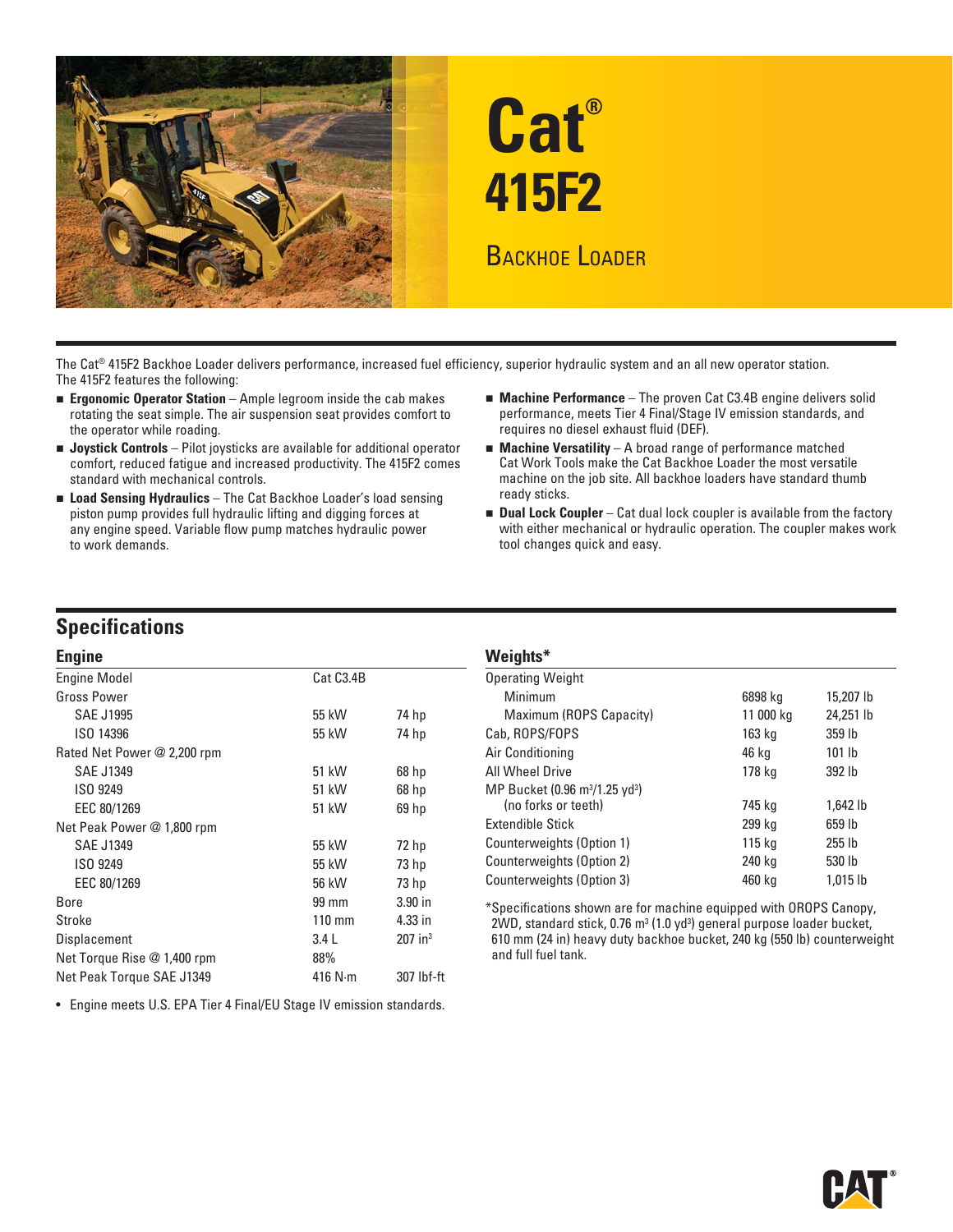# **415F2 Backhoe Loader**

#### **Transmission**

| Forward - 1st       | $5.4$ km/h        | $3.4$ mph |
|---------------------|-------------------|-----------|
| 2nd                 | $8.9$ km/h        | $5.5$ mph |
| 3rd                 | $20 \text{ km/h}$ | 13 mph    |
| 4th                 | 36 km/h           | 23 mph    |
| Reverse - 1st       | $5.4$ km/h        | $3.4$ mph |
| 2 <sub>nd</sub>     | $8.9$ km/h        | $5.5$ mph |
| 3rd                 | $20 \text{ km/h}$ | 13 mph    |
| 4th                 | 36 km/h           | 23 mph    |
| <b>Axle Ratings</b> |                   |           |
| Front Axle, 2WD     |                   |           |
| Static              | 22 964 kg         | 50,582 lb |

| Dynamic         | 9186 kg   | 20,233 lb |
|-----------------|-----------|-----------|
| Front Axle, 4WD |           |           |
| <b>Static</b>   | 22 964 kg | 50,582 lb |
| Dynamic         | 9186 kg   | 20,233 lb |
| Rear Axle       |           |           |
| <b>Static</b>   | 22 964 kg | 50,582 lb |
| Dynamic         | 9186 kg   | 20,233 lb |

#### **Hydraulic System**

| Type                      | <b>Closed Center</b>        |            |
|---------------------------|-----------------------------|------------|
| Pump Type                 | Variable Flow, Axial Piston |            |
| Pump Capacity @ 2,200 rpm | 132 $L/min$                 | 35 gal/min |
| System Pressure - Backhoe | 23 000 kPa                  | 3,336 psi  |
| System Pressure - Loader  | 23 000 kPa                  | 3,336 psi  |

#### **Steering**

| Type                                              | <b>Front Wheel</b>    |          |
|---------------------------------------------------|-----------------------|----------|
| <b>Power Steering</b>                             | Hydrostatic           |          |
| <b>Bore</b>                                       | $65 \text{ mm}$       | $2.6$ in |
| Stroke                                            | $120 \text{ mm}$      | 4.7 in   |
| <b>Rod Diameter</b>                               | $36 \text{ mm}$       | $1.4$ in |
| Axle Oscillation                                  | $11^{\circ}$          |          |
| Turning Circle - 2WD/4WD (inner wheel not braked) |                       |          |
| <b>Outside, Front Wheels</b>                      | 8.18 <sub>m</sub>     | 26'10"   |
| Outside, Widest Loading Bucket                    | $10.97 \; \mathrm{m}$ | 36'0''   |

#### **Service Refill Capacities**

| Cooling System with Air Conditioning | 22 <sub>L</sub>   | $5.8$ gal  |
|--------------------------------------|-------------------|------------|
| <b>Fuel Tank</b>                     | 160L              | 42 gal     |
| Engine Oil with Filter               | 8.8 L             | $2.3$ gal  |
| Transmission - Power Shuttle         |                   |            |
| 2WD                                  | 15 <sub>L</sub>   | $4.0$ gal  |
| 4WD                                  | 15 <sub>L</sub>   | $4.0$ gal  |
| Rear Axle                            | 16.5L             | $4.4$ gal  |
| <b>Planetaries</b>                   | 1.7 <sub>L</sub>  | $0.4$ gal  |
| Front Axle (4WD)                     | 11.0 <sub>L</sub> | $2.9$ gal  |
| <b>Planetaries</b>                   | 0.7L              | $0.2$ gal  |
| <b>Hydraulic System</b>              | 90.0 L            | $23.8$ gal |
| <b>Hydraulic Tank</b>                | 40 L              | $10.6$ gal |

• Requires ultra-low sulfur fuel  $\lt$  = 15 ppm fuel sulfur

#### **Tires**

Choices listed as combination of front/rear tires:

- Front: 11L-16 (12 ply) F-3; Rear: 19.5L-24 (12 ply) R4 ATU
- Front: 12.5/80-18-1810 PR I-3; Rear: 19.5L-24 12 PR R4
- Front: 12-16.5 (10 ply); Rear: 19.5L-24 (12 ply) ATU
- Front: 12-16.5 (12 ply); Rear:19.5L-24 (12 ply) ATU, 20 PITCH
- Front: 340-80R18 143B R-4; Rear: 500/70R24 157B, R-4
- Front: 340-80R18 143B R-4; Rear: 19.5L-24, 12, ATU
- Front: 340/80R18 XMCL 142A8; Rear: 500.70R24 XMCL 157A8

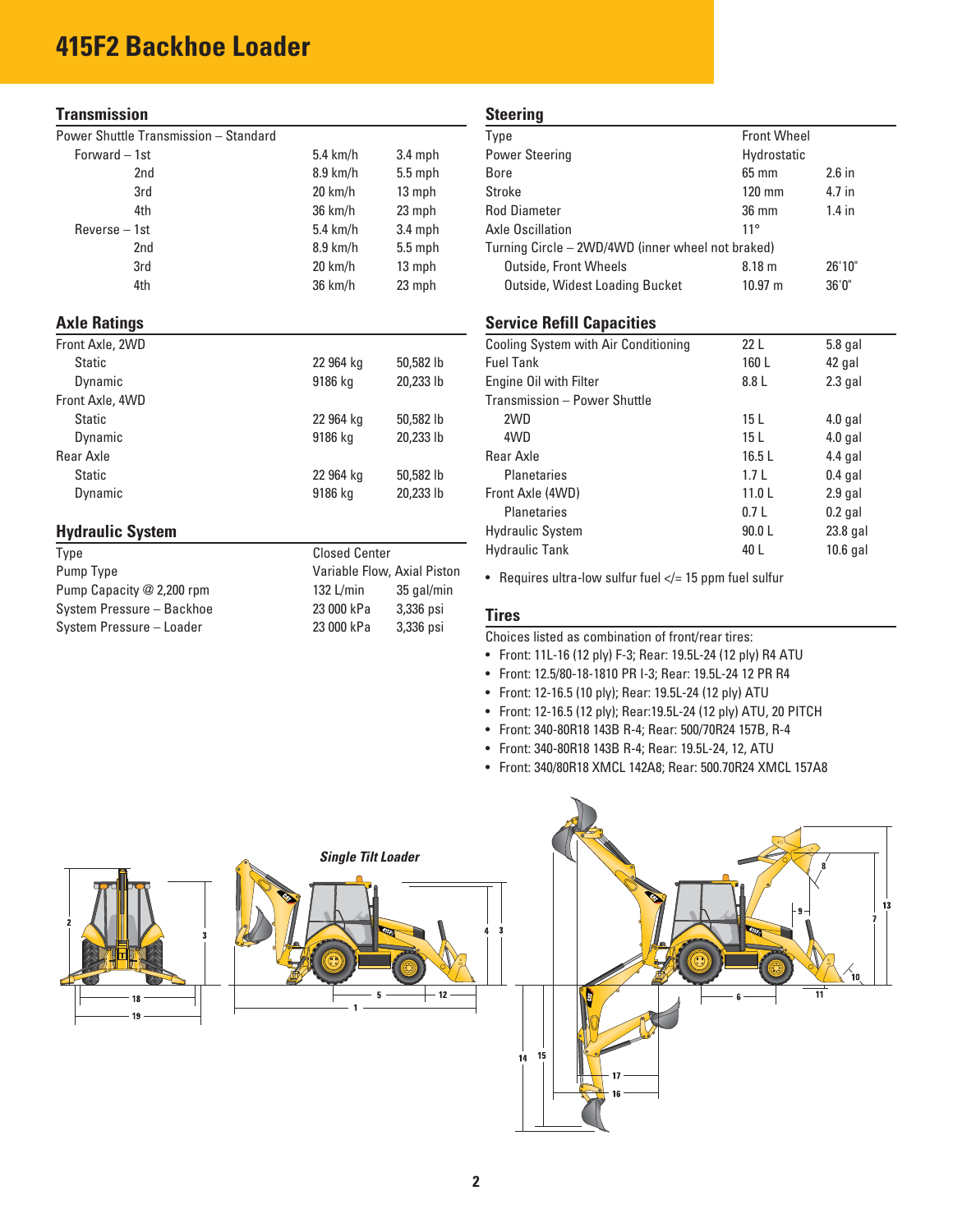### **Dimensions**

|                                                      |                                              |        |                                               |        | <b>Single Tilt Loader</b>                 |        |                                        |        |
|------------------------------------------------------|----------------------------------------------|--------|-----------------------------------------------|--------|-------------------------------------------|--------|----------------------------------------|--------|
|                                                      | $0.76$ m <sup>3</sup> (1.0 yd <sup>3</sup> ) |        | $0.96$ m <sup>3</sup> (1.25 yd <sup>3</sup> ) |        | $1.0 \text{ m}^3$ (1.31 yd <sup>3</sup> ) |        | $1.00 \text{ m}^3 (1.31 \text{ yd}^3)$ |        |
|                                                      | <b>GP Bucket</b>                             |        | <b>GP Bucket</b>                              |        | <b>MP Bucket</b>                          |        | <b>MP Bucket with Forks</b>            |        |
| 1 Overall Length (Loader on Ground) - Standard Stick | 7027 mm                                      | 23'1'' | 7140 mm                                       | 23'5'' | 7057 mm                                   | 23'2"  | 7057 mm                                | 23'2"  |
| Overall Length (Loader on Ground) - Extendible Stick | 7033 mm                                      | 23'1'' | 7145 mm                                       | 23'5'' | 7063 mm                                   | 23'2"  | 7063 mm                                | 23'2"  |
| Overall Transport Length - Standard Stick            | 7085 mm                                      | 23'3'' | 7168 mm                                       | 23'6'' | 7132 mm                                   | 23'5'' | 7132 mm                                | 23'5'' |
| Overall Transport Length - Extendible Stick          | 7091 mm                                      | 23'3"  | 7174 mm                                       | 23'6'' | 7137 mm                                   | 23'5'' | 7137 mm                                | 23'5'' |
| 2 Overall Transport Height - Standard Stick          | 3577 mm                                      | 11'9"  | 3577 mm                                       | 11'9"  | 3577 mm                                   | 11'9'' | 3577 mm                                | 11'9"  |
| Overall Transport Height - Extendible Stick          | 3631 mm                                      | 11'11" | 3631 mm                                       | 11'11" | 3631 mm                                   | 11'11" | 3631 mm                                | 11'11" |
| <b>Overall Width</b>                                 | 2322 mm                                      | 7'7''  | 2322 mm                                       | 7'7''  | 2322 mm                                   | 7'7''  | 2322 mm                                | 7'7''  |
| <b>3</b> Height to Top of Cab/Canopy                 | 2819 mm                                      | 9'3''  | 2819 mm                                       | 9'3"   | 2819 mm                                   | 9'3''  | 2819 mm                                | 9'3''  |
| 4 Height to Top of Exhaust Stack                     | 2744 mm                                      | 9'0''  | 2744 mm                                       | 9'0''  | 2744 mm                                   | 9'0''  | 2744 mm                                | 9'0''  |
| Height to Loader Hinge Pin (Transport)               | 381 mm                                       | 1'3"   | 381 mm                                        | 1'3"   | 432 mm                                    | 1'5"   | 432 mm                                 | 1'5''  |
| Ground Clearance (minimum)                           | 294 mm                                       | 1'0''  | 294 mm                                        | 1'0''  | 294 mm                                    | 1'0''  | 294 mm                                 | 1'0''  |
| <b>5</b> Rear Axle Centerline to Front Grill         | 2705 mm                                      | 8'10"  | 2705 mm                                       | 8'10"  | 2705 mm                                   | 8'10"  | 2705 mm                                | 8'10"  |
| <b>Front Wheel Tread Gauge</b>                       | 1895 mm                                      | 6'3''  | 1895 mm                                       | 6'3''  | 1895 mm                                   | 6'3''  | 1895 mm                                | 6'3''  |
| <b>Rear Wheel Tread Gauge</b>                        | 1714 mm                                      | 5'7''  | $1714$ mm                                     | 5'7''  | $1714$ mm                                 | 5'7''  | $1714$ mm                              | 5'7''  |
| 6 Wheelbase 2WD/4WD                                  | 2200 mm                                      | 7'3''  | 2200 mm                                       | 7'3''  | 2200 mm                                   | 7'3''  | 2200 mm                                | 7'3''  |

### **Loader Bucket Dimensions and Performance**

|                                                 |                                         |                     |                                        | <b>Single Tilt Loader</b> |                                           |                        |                                        |                        |
|-------------------------------------------------|-----------------------------------------|---------------------|----------------------------------------|---------------------------|-------------------------------------------|------------------------|----------------------------------------|------------------------|
|                                                 | $0.76 \text{ m}^3 \ (1.0 \text{ yd}^3)$ |                     | $0.96 \text{ m}^3 (1.25 \text{ yd}^3)$ |                           | $1.0 \text{ m}^3$ (1.31 yd <sup>3</sup> ) |                        | $1.00 \text{ m}^3 (1.31 \text{ yd}^3)$ |                        |
|                                                 |                                         | <b>GP Bucket</b>    | <b>GP Bucket</b>                       |                           | <b>MP Bucket</b>                          |                        | <b>MP Bucket with Forks</b>            |                        |
| Capacity (SAE Rated)                            | $0.76 \; \mathrm{m}^3$                  | 1.0 yd <sup>3</sup> | $0.96 \; \mathrm{m}^3$                 | $1.25 \text{ yd}^3$       | $1.0 \text{ m}^3$                         | $1.31$ yd <sup>3</sup> | 1.0 m <sup>3</sup>                     | $1.31$ yd <sup>3</sup> |
| <b>Overall Bucket Width</b>                     | 2262 mm                                 | 89 in               | 2262 mm                                | 89 in                     | 2279 mm                                   | 90 in                  | 2279 mm                                | 90 in                  |
| Lift Capacity at Maximum Height                 | 3062 kg                                 | $6,751$ lb          | 2964 kg                                | $6,535$ lb                | 2771 kg                                   | 6,108 lb               | 2656 kg                                | 5,855 lb               |
| <b>Lift Breakout Force</b>                      | 47 919 N                                | 10,772 lbf          | 45 326 N                               | 10,189 lbf                | 44 392 N                                  | 9,979 lbf              | 42 904 N                               | 9,645 lbf              |
| <b>Tilt Breakout Force</b>                      | 54 629 N                                | 12,281 lbf          | 45 993 N                               | 10,339 lbf                | 52 674 N                                  | 11,841 lbf             | 51 760 N                               | 11,636 lbf             |
| Tipping Load at Breakout Point                  | 6831 kg                                 | 15,059 lb           | 6358 kg                                | 14,016 lb                 | 6428 kg                                   | 14,172 lb              | 6286 kg                                | 13,858 lb              |
| 7 Maximum Hinge Pin Height                      | 3474 mm                                 | 11'5"               | 3474 mm                                | 11'5"                     | 3474 mm                                   | 11'5"                  | 3474 mm                                | 11'5''                 |
| Dump Angle at Full Height                       | $44^{\circ}$                            |                     | $44^{\circ}$                           |                           | $44^{\circ}$                              |                        | $44^{\circ}$                           |                        |
| Dump Height at Maximum Angle                    | 2824 mm                                 | 9'3''               | 2746 mm                                | 9'0''                     | 2798 mm                                   | 9'2"                   | 2798 mm                                | 9'2"                   |
| <b>9</b> Dump Reach at Maximum Angle            | 727 mm                                  | 2'5''               | 808 mm                                 | 2'8''                     | 716 mm                                    | 2'4''                  | 716 mm                                 | 2'4"                   |
| 10 Maximum Bucket Rollback at Ground Level      | $37^\circ$                              |                     | $37^\circ$                             |                           | $38^\circ$                                |                        | $38^{\circ}$                           |                        |
| <b>11 Digging Depth</b>                         | 83 mm                                   | 3"                  | 83 mm                                  | 3"                        | 110 mm                                    | 4"                     | $110 \text{ mm}$                       | 4"                     |
| <b>Maximum Grading Angle</b>                    | $116^\circ$                             |                     | 112°                                   |                           | 116°                                      |                        | $116^\circ$                            |                        |
| <b>Width of Dozer Cutting Edge</b>              | N/A                                     |                     | N/A                                    |                           | 2262 mm                                   | 7'5''                  | 2262 mm                                | 7'5''                  |
| 12 Grill to Bucket Cutting Edge, Carry Position | 1404 mm                                 | 4'7''               | 1487 mm                                | 4'11"                     | 1451 mm                                   | 4'9''                  | 1451 mm                                | 4'9''                  |
| 13 Maximum Operating Height                     | 4206 mm                                 | 13'10"              | 4355 mm                                | 14'3''                    | 4404 mm                                   | 14'5''                 | 4878 mm                                | 16'0''                 |
| Jaw Opening Maximum                             |                                         | N/A                 | N/A                                    |                           | 790 mm                                    | 2'7''                  | 790 mm                                 | 2'7"                   |
| <b>Bucket Jaw Clamping Force</b>                | N/A                                     |                     | N/A                                    |                           | 50 600 N                                  | 11,375 lbf             | 50 600 N                               | 11,375 lbf             |
| Weight (does not include teeth or forks)        | 384 kg                                  | 847 lb              | 451 kg                                 | 994 lb                    | 745 kg                                    | 1,642 lb               | 915 kg                                 | 2,017 lb               |

### **Backhoe Dimensions and Performance**

|                                                        | <b>Standard Stick</b> |            | <b>E-Stick Retracted</b> |            | <b>E-Stick Extended</b> |            |
|--------------------------------------------------------|-----------------------|------------|--------------------------|------------|-------------------------|------------|
| 14 Digging Depth, SAE (max.)                           | 4348 mm               | 14'3''     | 4389 mm                  | 14'5''     | 5441 mm                 | 17'11"     |
| 15 Digging Depth, 610 mm (2 ft) Flat Bottom            | 4309 mm               | 14'2''     | 4350 mm                  | 14'4"      | 5404 mm                 | 17'10"     |
| Reach from Rear Axle Centerline at Ground Line         | 6702 mm               | 22'1"      | 6738 mm                  | 22'2"      | 7742 mm                 | 25'6''     |
| <b>16</b> Reach from Swing Pivot at Ground Line        | 5612 mm               | 18'5''     | 5648 mm                  | 18'7''     | 6652 mm                 | 21'10"     |
| <b>Maximum Operating Height</b>                        | 5525 mm               | 18'2"      | 5549 mm                  | 18'3''     | 6286 mm                 | 20'8"      |
| Loading Height                                         | 3643 mm               | 11'11"     | 3600 mm                  | 11'9''     | 4170 mm                 | 13'7''     |
| 17 Loading Reach                                       | 1838 mm               | 6'0''      | 1925 mm                  | 6'4''      | 2840 mm                 | 9'4''      |
| Swing Arc                                              | $180^\circ$           |            | $180^\circ$              |            | $180^\circ$             |            |
| <b>Bucket Rotation</b>                                 | $205^\circ$           |            | $205^\circ$              |            | $205^\circ$             |            |
| 18 Stabilizer Spread, Operating Position (center)      | 3310 mm               | 10'10"     | 3310 mm                  | 10'10"     | 3310 mm                 | 10'10"     |
| <b>Stabilizer Spread, Operating Position (outside)</b> | 3770 mm               | 12'4"      | 3770 mm                  | 12'4"      | 3770 mm                 | 12'4''     |
| <b>Stabilizer Spread, Transport Position</b>           | 2322 mm               | 7'7"       | 2322 mm                  | 7'7"       | 2322 mm                 | 7'7"       |
| <b>Bucket Dig Force</b>                                | 59 118 N              | 13,290 lbf | 58 287 N                 | 13,103 lbf | 58 287 N                | 13,103 lbf |
| <b>Stick Dig Force</b>                                 | 32 378 N              | 7.279 lbf  | 32 421 N                 | 7.289 lbf  | 23 796 N                | 5.350 lbf  |
|                                                        |                       |            |                          |            |                         |            |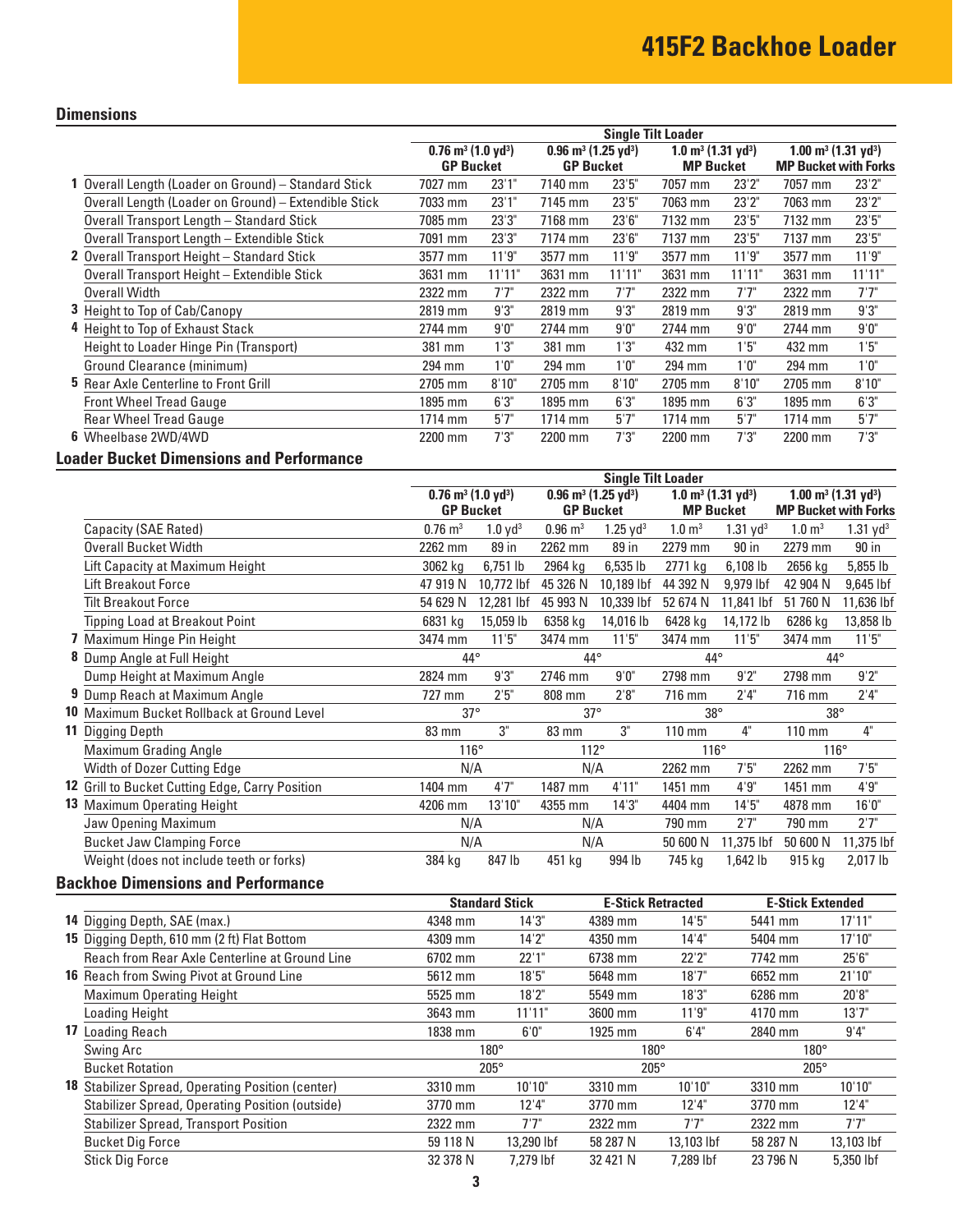# **415F2 Backhoe Loader**

#### **Backhoe Lift Capacity**

**Cat 415F2 Standard Stick** 

| <b>Boom Lifting</b>  |                         | kg   | $\mathbf{I}$ |
|----------------------|-------------------------|------|--------------|
|                      |                         | 1296 | 2,851        |
|                      | $\overline{\mathbf{2}}$ | 1410 | 3,101        |
|                      | 3                       | 1419 | 3,123        |
|                      | 4                       | 1379 | 3,033        |
|                      | 5                       | 1326 | 2,917        |
|                      | 6                       | 1271 | 2,797        |
|                      | 7                       | 1218 | 2,680        |
|                      | 8                       | 1168 | 2,569        |
|                      | 9                       | 1121 | 2,466        |
|                      | 10                      | 1078 | 2,372        |
|                      | 11                      | 1039 | 2,286        |
|                      | 12                      | 1006 | 2,213        |
|                      | 13                      | 981  | 2,157        |
|                      | 14                      | 979  | 2,153        |
|                      | 15                      | 1073 | 2,361        |
| <b>Stick Lifting</b> |                         | kg   | $\mathbf{I}$ |
|                      | 16                      | 1312 | 2,885        |
|                      | 17                      | 1849 | 4,068        |
|                      | 18                      | 2307 | 5,075        |
|                      | 19                      | 2400 | 5,280        |
|                      | 20                      | 2790 | 6,137        |
|                      | 21                      | 5561 | 12,234       |



#### **Cat 415F2 Extendible Stick – Retracted**

| <b>Boom Lifting</b>  |                  | kg   | $\mathsf{I} \mathsf{b}$ |
|----------------------|------------------|------|-------------------------|
|                      | 1                | 1117 | 2,457                   |
|                      | $\overline{2}$   | 1214 | 2,670                   |
|                      | 3                | 1212 | 2,665                   |
|                      | 4                | 1166 | 2,566                   |
|                      | 5                | 1111 | 2,444                   |
|                      | 6                | 1054 | 2,319                   |
|                      | 7                | 999  | 2,197                   |
|                      | 8                | 946  | 2,082                   |
|                      | $\boldsymbol{9}$ | 897  | 1,974                   |
|                      | 10               | 852  | 1,873                   |
|                      | 11               | 809  | 1,780                   |
|                      | 12               | 771  | 1,696                   |
|                      | 13               | 738  | 1,623                   |
|                      | 14               | 718  | 1,580                   |
|                      | 15               | 767  | 1,687                   |
| <b>Stick Lifting</b> |                  | kg   | $\mathbf{I}$            |
|                      | 16               | 1169 | 2,572                   |
|                      | 17               | 1694 | 3,726                   |
|                      | 18               | 2107 | 4,634                   |
|                      | 19               | 2183 | 4,802                   |
|                      | $\overline{20}$  | 2533 | 5,573                   |
|                      | 21               | 4983 | 10,963                  |
|                      | 22               | 5330 | 11,725                  |



Lift Capacities are over-end values. Machine equipped with 4WD, OROPS, 0.76 m<sup>3</sup> (1.00 yd<sup>3</sup>) general purpose bucket and no counterweight. Extendible stick includes 460 kg (1,015 lb) counterweight.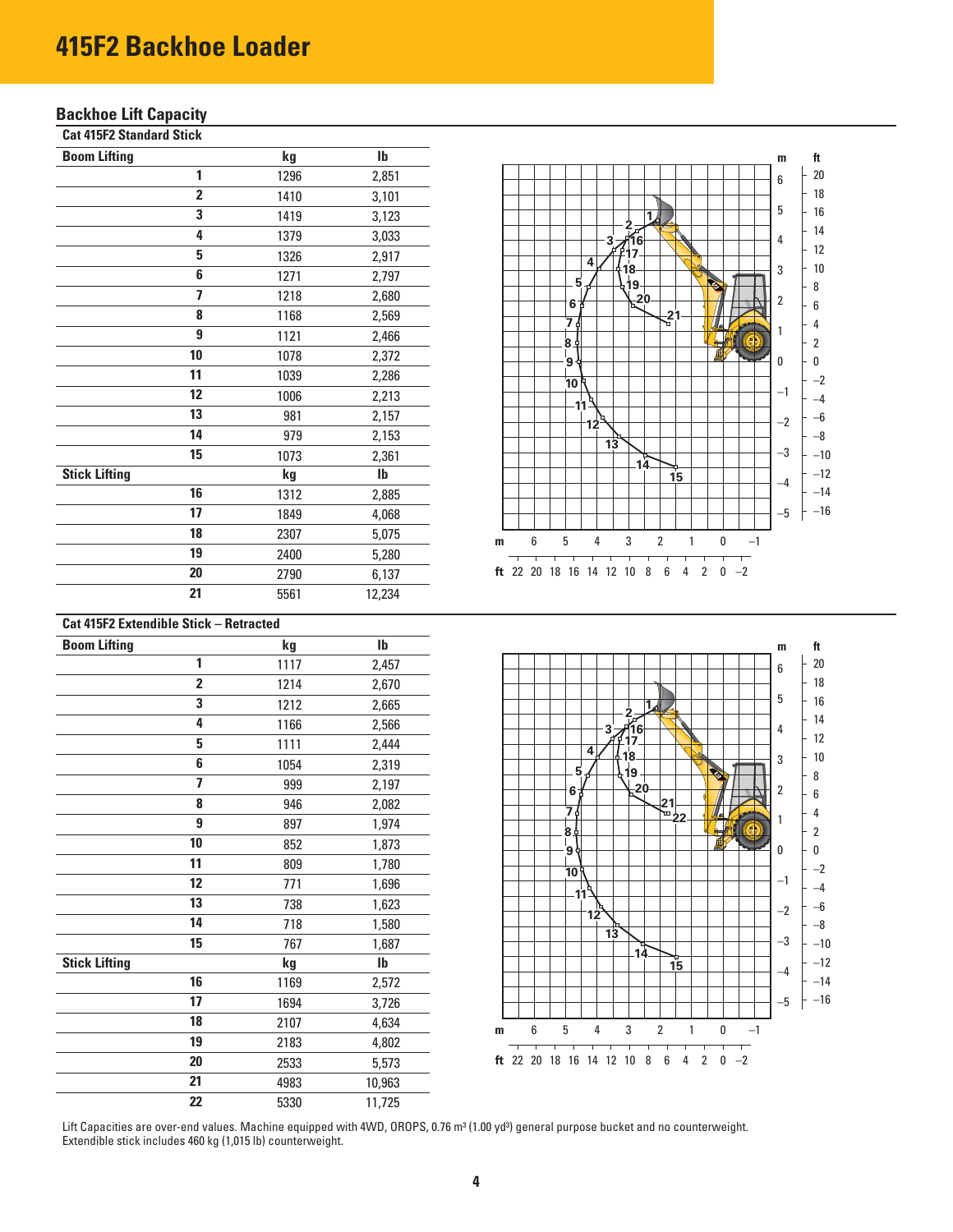# **Backhoe Lift Capacity**

**Cat 415F2 Extendible Stick – Extended** 

| <b>Boom Lifting</b>     | kg   | Ib     |
|-------------------------|------|--------|
| 1                       | 617  | 1,357  |
| $\overline{2}$          | 750  | 1,650  |
| 3                       | 797  | 1,752  |
| 4                       | 802  | 1,765  |
| 5                       | 791  | 1,741  |
| 6                       | 770  | 1,695  |
| $\overline{\mathbf{z}}$ | 750  | 1,649  |
| 8                       | 726  | 1,597  |
| 9                       | 702  | 1,544  |
| 10                      | 679  | 1,493  |
| 11                      | 657  | 1,445  |
| 12                      | 637  | 1,401  |
| 13                      | 620  | 1,363  |
| 14                      | 607  | 1,334  |
| 15                      | 601  | 1,322  |
| 16                      | 612  | 1,347  |
| 17                      | 699  | 1,537  |
| 18                      | 1030 | 2,267  |
| <b>Stick Lifting</b>    | kg   | lb     |
| 19                      | 552  | 1,214  |
| 20                      | 735  | 1,617  |
| 21                      | 987  | 2,171  |
| 22                      | 1162 | 2,556  |
| 23                      | 1307 | 2,876  |
| 24                      | 1460 | 3,212  |
| 25                      | 1679 | 3,694  |
| $\overline{26}$         | 2192 | 4,823  |
| 27                      | 5301 | 11,662 |



Lift Capacities are over-end values. Machine equipped with 4WD, OROPS, 0.76 m<sup>3</sup> (1.00 yd<sup>3</sup>) general purpose bucket and no counterweight. Extendible stick includes 460 kg (1,015 lb) counterweight.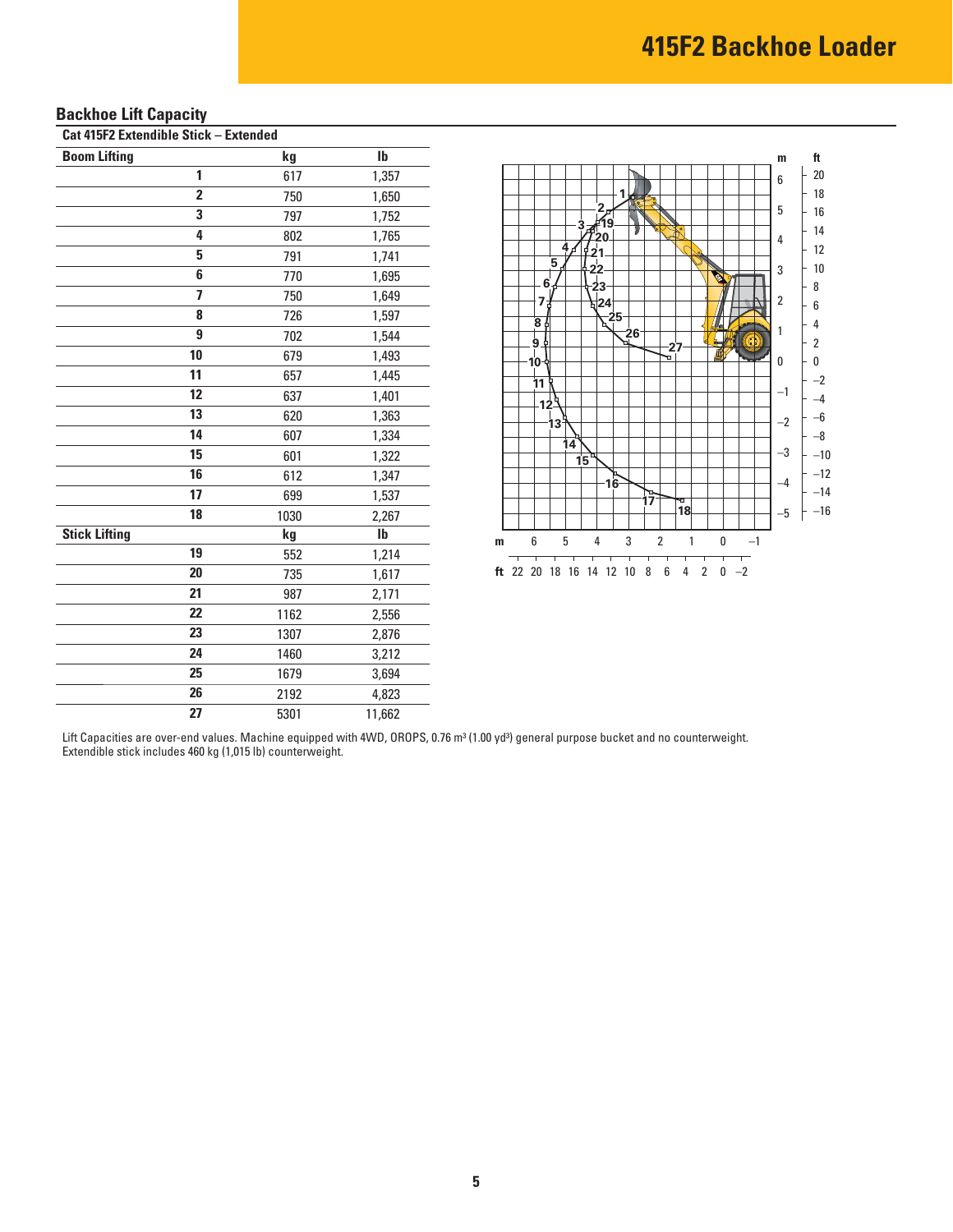# **415F2 Backhoe Loader**

# **Counterweights** (Minimum Counterweight Recommendations)

| <b>Standard Stick</b> |                    |     |                  | <b>Extendible Stick</b> |                    |     |      |
|-----------------------|--------------------|-----|------------------|-------------------------|--------------------|-----|------|
| <b>Loader Bucket</b>  | <b>Power Train</b> | ka  | Ib               | <b>Loader Bucket</b>    | <b>Power Train</b> | ka  |      |
| GP                    | 2WD                | 240 | 530              | GP                      | 2WD/4WD            | 460 | ,015 |
| GP                    | 4WD                | 15  | 255              | ΜP                      | 2WD                | 240 | 530  |
| <b>MP</b>             | 2WD/4WD            |     | no counterweight | MP                      | 4WD                | 115 | 255  |

#### **Backhoe Buckets** (With weld on adapters and pin-on teeth)

| <b>Standard Duty</b> |    |                       |                 |        |     |        | Coral |              |     |                                 |     |              |      |
|----------------------|----|-----------------------|-----------------|--------|-----|--------|-------|--------------|-----|---------------------------------|-----|--------------|------|
| <b>Width</b>         |    | <b>Rated Capacity</b> |                 | Weight |     | No. of |       | <b>Width</b> |     | Weight<br><b>Rated Capacity</b> |     |              | No.  |
| mm                   | in |                       | ft <sup>3</sup> | kg     | Ib  | Teeth  | mm    | in           |     | ft <sup>3</sup>                 | kg  | $\mathbf{I}$ | Teet |
| 305                  | 12 | 80                    | 2.8             | 111    | 245 | 3      | 305   | 12           | 60  | 2.1                             | 134 | 295          | 4    |
| 457                  | 18 | 120                   | 4.2             | 122    | 268 | 4      | 457   | 18           | 100 | 3.5                             | 155 | 341          | 6    |
| 610                  | 24 | 180                   | 6.2             | 141    | 291 | 5      | 610   | 24           | 140 | 4.9                             | 182 | 402          | 8    |
| 762                  | 30 | 230                   | 8.1             | 157    | 345 | 5      | 762   | 30           | 190 | 6.7                             | 210 | 463          | 10   |
| 914                  | 36 | 290                   | 10.2            | 176    | 388 | 6      |       |              |     |                                 |     |              |      |
|                      |    |                       |                 |        |     |        |       |              |     |                                 |     |              |      |

| <b>Heavy Duty</b> |    |     |                       |     |           |        | Width |    |     | <b>Rated Capacity</b> | Weight |     | No. |
|-------------------|----|-----|-----------------------|-----|-----------|--------|-------|----|-----|-----------------------|--------|-----|-----|
| <b>Width</b>      |    |     | <b>Rated Capacity</b> |     | Weight    | No. of | mm    | in |     | ft <sup>3</sup>       | kg     | lb  | Tee |
| mm                | in |     | ft <sup>3</sup>       | kg  | <b>Ib</b> | Teeth  | 305   | 12 | 96  | 3.4                   | 113    | 249 | 3   |
| 305               | 12 | 80  | 2.8                   | 121 | 266       | 3      | 406   | 16 | 123 | 4.3                   | 131    | 288 | 3   |
| 406               | 16 | 110 | 3.9                   | 128 | 282       | 3      | 457   | 18 | 139 | 4.9                   | 139    | 307 | 4   |
| 457               | 18 | 120 | 4.2                   | 135 | 299       | 4      | 610   | 24 | 207 | 7.3                   | 168    | 370 | 5   |
| 610               | 24 | 180 | 6.2                   | 151 | 333       | 5      | 762   | 30 | 275 | 9.7                   | 194    | 428 | 5   |
| 762               | 30 | 230 | 8.1                   | 177 | 391       | 5      | 914   | 36 | 345 | 12.2                  | 224    | 494 | 6   |
| 914               | 36 | 290 | 10.2                  | 201 | 443       | 6      |       |    |     |                       |        |     |     |

| <b>Width</b> |           |     | <b>Rated Capacity</b> |     | Weight | No. of       |  | $mm$ | in |     | ft <sup>3</sup> | kg  | <b>Ib</b> | Tee     |
|--------------|-----------|-----|-----------------------|-----|--------|--------------|--|------|----|-----|-----------------|-----|-----------|---------|
| mm           | <b>in</b> |     | ft <sup>3</sup>       | kg  | lb     | <b>Teeth</b> |  | 305  | 12 | 96  | 4.6             | 113 | 287       | ີ<br>ັບ |
| 457          | 18        | 180 | 6.4                   | 155 | 341    |              |  | 406  | 16 | 123 | 5.6             | 131 | 327       | o<br>J  |
| 610          | 24        | 240 | 8.5                   | 182 | 402    |              |  | 457  | 18 | 139 | 6.5             | 139 | 346       | 4       |
| 762          | 30        | 320 | 11.3                  | 206 | 454    |              |  | 610  | 24 | 207 | 9.6             | 168 | 414       |         |
| 914          | 36        | 380 | 13.4                  | 233 | 513    |              |  | 762  | 30 | 275 | 12.9            | 194 | 475       | ხ       |

#### **Heavy Duty Rock**

| Width |    |     | <b>Rated Capacity</b> |     | Weight | No. of       |  |  |
|-------|----|-----|-----------------------|-----|--------|--------------|--|--|
| mm    | in |     | ft <sup>3</sup>       | kq  | lb     | <b>Teeth</b> |  |  |
| 305   | 12 | 70  | 2.5                   | 127 | 279    | 3            |  |  |
| 457   | 18 | 130 | 4.6                   | 146 | 322    | 4            |  |  |
| 610   | 24 | 200 | 7.0                   | 174 | 381    | 5            |  |  |
| 762   | 30 | 270 | 9.5                   | 197 | 434    | 5            |  |  |
| 914   | 36 | 330 | 11.7                  | 224 | 493    | 6            |  |  |

| ndard Duty   |     |     |                       |      |        |              | Coral |              |     |                       |     |              |              |
|--------------|-----|-----|-----------------------|------|--------|--------------|-------|--------------|-----|-----------------------|-----|--------------|--------------|
| <b>Width</b> |     |     | <b>Rated Capacity</b> |      | Weight | No. of       |       | <b>Width</b> |     | <b>Rated Capacity</b> |     | Weight       |              |
| mm           | -in |     | ft <sup>3</sup>       | kg   | Ib     | <b>Teeth</b> | $mm$  | -in          |     | ft <sup>3</sup>       | kg  | $\mathbf{I}$ | <b>Teeth</b> |
| 305          |     | 80  | 2.8                   | l 11 | 245    |              | 305   | 12           | 60  | 2.1                   | 134 | 295          |              |
| 457          | 18  | 120 | 4.2                   | 122  | 268    | Д            | 457   | 18           | 100 | 3.5                   | 155 | 341          | b            |
| 610          | 24  | 180 | 6.2                   | 141  | 291    |              | 610   | 24           | 140 | 4.9                   | 182 | 402          |              |
| 762          | 30  | 230 | 8.1                   | 157  | 345    |              | 762   | 30           | 190 | 67                    | 210 | 463          | 10           |

#### **Heavy Duty – Pin Lock**

| <b>Heavy Duty</b> |           |                       |                 |        |     |        |     | <b>Width</b> |     | <b>Rated Capacity</b> |     | Weight       |       |
|-------------------|-----------|-----------------------|-----------------|--------|-----|--------|-----|--------------|-----|-----------------------|-----|--------------|-------|
| <b>Width</b>      |           | <b>Rated Capacity</b> |                 | Weight |     | No. of | mm  | -in          |     | ft <sup>3</sup>       | kg  | $\mathbf{I}$ | Teeth |
| mm                | <b>in</b> |                       | ft <sup>3</sup> | kg     | lb  | Teeth  | 305 | 12           | 96  | 3.4                   | 113 | 249          | 3     |
| 305               | 12        | 80                    | 2.8             | 121    | 266 | 3      | 406 | 16           | 123 | 4.3                   | 131 | 288          | 3     |
| 406               | 16        | 110                   | 3.9             | 128    | 282 | 3      | 457 | 18           | 139 | 4.9                   | 139 | 307          | 4     |
| 457               | 18        | 120                   | 4.2             | 135    | 299 |        | 610 | 24           | 207 | 7.3                   | 168 | 370          | 5     |
| 610               | 24        | 180                   | 6.2             | 151    | 333 | 5      | 762 | 30           | 275 | 9.7                   | 194 | 428          | 5     |
| 762               | 30        | 230                   | 8.1             | 177    | 391 |        | 914 | 36           | 345 | 12.2                  | 224 | 494          | 6     |

# **High Capacity – Pin Lock**

| <b>Soil Excavation</b> |    |     |                       |        |              |        |  | Width |    | <b>Rated Capacity</b> |                 | Weight |              | No. of       |
|------------------------|----|-----|-----------------------|--------|--------------|--------|--|-------|----|-----------------------|-----------------|--------|--------------|--------------|
| <b>Width</b>           |    |     | <b>Rated Capacity</b> | Weight |              | No. of |  | mm    | in |                       | ft <sup>3</sup> | kg     | $\mathbf{I}$ | <b>Teeth</b> |
| mm                     | in |     | ft <sup>3</sup>       | kg     | $\mathbf{I}$ | Teeth  |  | 305   | 12 | 96                    | 4.6             | 113    | 287          | 3            |
| 457                    | 18 | 180 | 6.4                   | 155    | 341          |        |  | 406   | 16 | 123                   | 5.6             | 131    | 327          | 3            |
| 610                    | 24 | 240 | 8.5                   | 182    | 402          | 5      |  | 457   | 18 | 139                   | 6.5             | 139    | 346          | 4            |
| 762                    | 30 | 320 | 11.3                  | 206    | 454          | 5      |  | 610   | 24 | 207                   | 9.6             | 168    | 414          | 5            |
| 914                    | 36 | 380 | 13.4                  | 233    | 513          | 6      |  | 762   | 30 | 275                   | 12.9            | 194    | 475          | 5            |
|                        |    |     |                       |        |              |        |  | 914   | 36 | 345                   | 16.2            | 224    | 543          | 6            |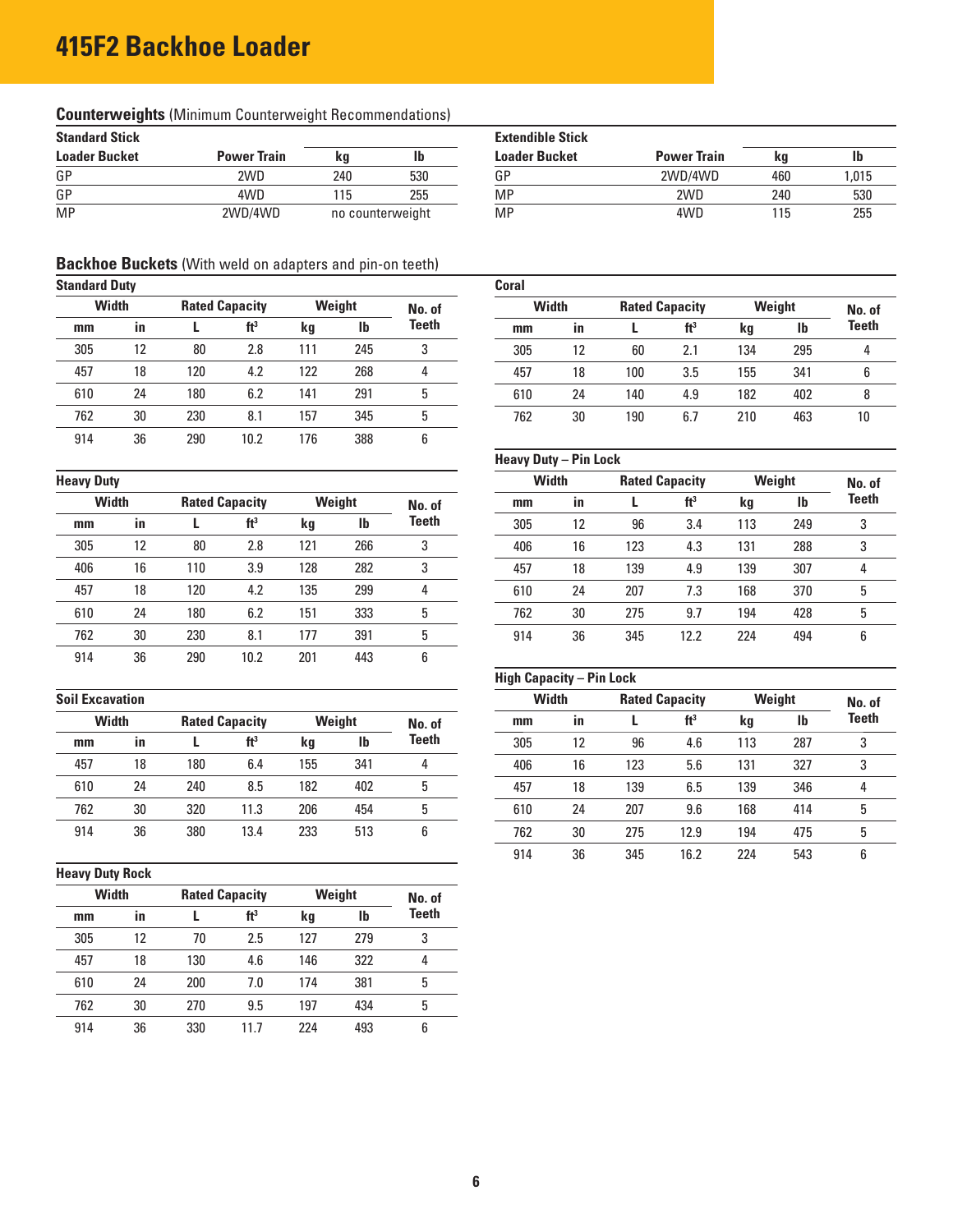### **STANDARD EQUIPMENT**

- Air cleaner
- Alarm, back-up
- Audible system fault alarm
- Backhoe controls, mechanical two lever
- Battery, maintenance-free, 880 CCA
- Battery disconnect switch
- Battery remote jumpstart
- Boom transport lock
- Brace, lift cylinder
- Brake, secondary parking
- Brakes, hydraulically boosted, oil disc, dual pedals, interlocking
- Bucket level indicator
- Canopy, ROPS/FOPS
- Coat restraint
- Coolant/antifreeze, extended life
- Counterweight, bumper
- Dome light (cab only)
- Diagnostic port for engine
- Differential lock, loader joystick
- Drink holders, two
- Engine, Cat C3.4B, meets Tier 4 Final/Stage IV emission standards, diesel particulate filter
- **Engine enclosure, sound suppression** removal panels
- Face seals, 0-ring
- Fan, suction and guard
- Fast reversing shuttle, all gears
- Fenders, rear
- Filters, spin-on: fuel, engine oil, transmission oil, water separator
- Filters, bowl and cartridge: hydraulic fluid
- **Flashing hazards/signal lights**
- Floor mat
- Fuel tank, fully enclosed
- **Fully hinged front grill for cooling package** cleaning access
- Gauge cluster: coolant temperature, fuel level, torque converter temperature, battery voltage
- Ground level fuel fill
- High ambient cooling package
- Hood lock, inside cab
- Hydraulic hose, XT<sup>™</sup>
- Hydraulic oil cooler
- Hydraulic oil level sight gauge
- Hydraulic valve, hydrostatic steering
- Hydraulic valves, loader 2 function
- Hydraulic valves, backhoe 4 function
- Hydraulics, load sensing with variable displacement piston pump
- Indicator lights: wait to start, water in fuel, engine warning, warning lamp, regeneration inhibited, low engine oil pressure; LCD warnings: machine locked, service due, air filter blocked, auto idle shutdown, high coolant temperature, high torque converter temperature, high exhaust temperature, engine oil life indicator
- **Instrument panel lights**
- Key start/stop system
- **LCD** screen: engine speed, hour meter, gear/direction, battery voltage, hydraulic oil temperature, torque converter temperature, coolant temperature, trip totals (fuel and hours), lifetime totals (fuel and hours), operator settings (units, brightness, programmable hoe auxiliary flow), service mode diagnostics, oil life reset, DPF force regeneration, maintenance intervals, ECM/system info
- Lights, working (2 front, 2 rear)
- Loader, self-leveling, return-to-dig and transmission disconnect switch
- Loader, single tilt
- **Mirror, rearview** Open circuit breather
- Power receptacle, 12 volt, 2 internal, 1 external
- **Power steering, hydrostatic**
- Seat belt, retractable, 51 mm (2 in)
- Stabilizer shoes, street
- Steering knob
- Seat, air suspension, fabric or vinyl cover, with armrest
- Socket, two roof
- Starting system, glow plugs
- Steering, hydrostatic
- Storage compartment, lockable
- Storage trav
- Stop and tail lights
- Swing transport lock
- **Tires**
- Toolbox, external, lockable
- Torque converter
- Throttle, hand and foot, electronic
- Transmission, four speed, syncromesh
- Transmission neutralizer switch
- Transport tie-downs
- Two Wheel Drive
- Vandalism locks, three
- Warning horn, electric